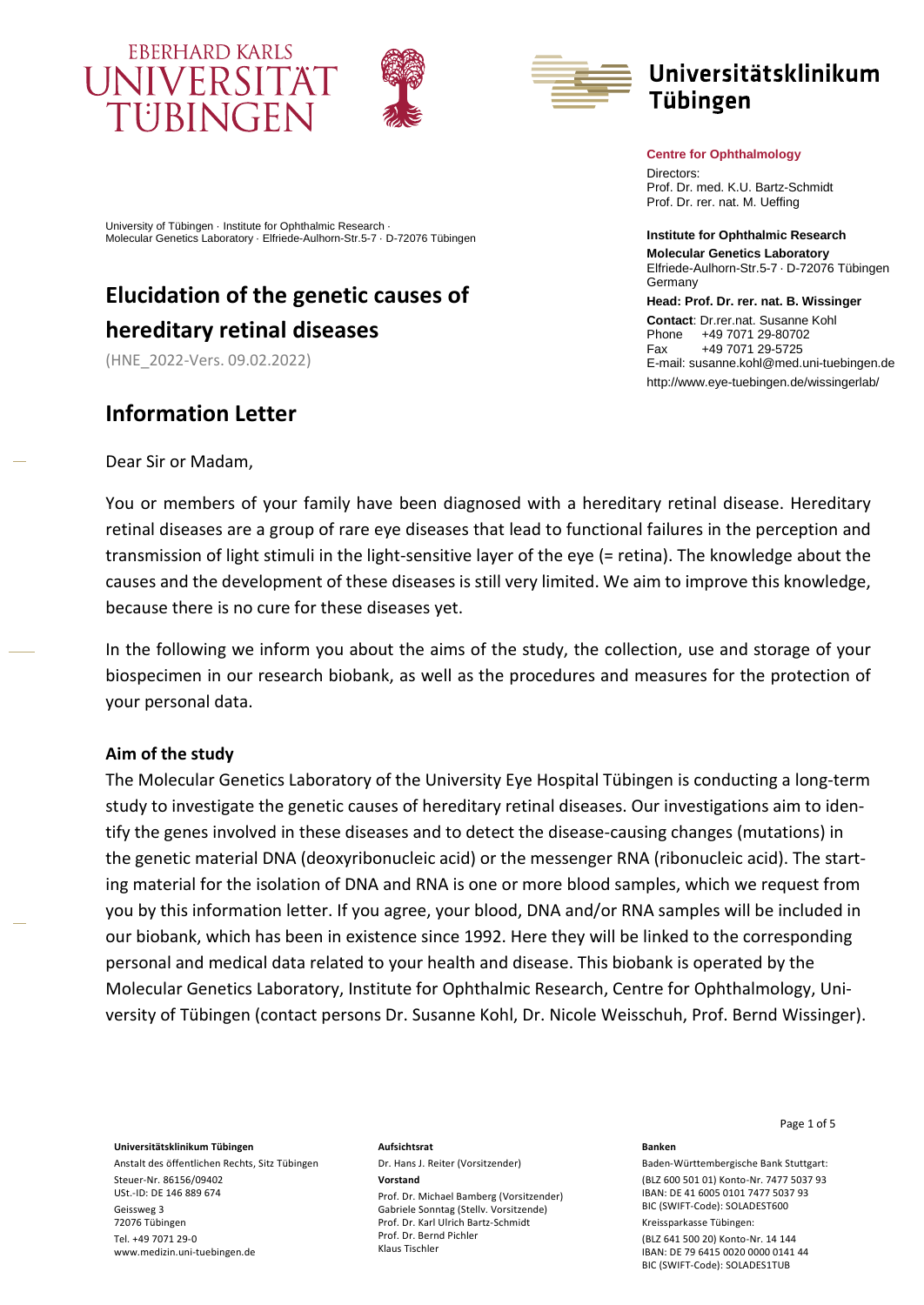Genetic tests are performed on the basis of your DNA or RNA samples. In a genetic examination, the base sequence is determined or the structure of certain genes (e.g. deletion/duplication analysis, copy number analysis) is examined. In the human body, our genes provide the information for the production of various proteins that are important for the structure of cells and tissues and for metabolism in the retina. Changes (mutations) in these genes lead to the fact that the corresponding proteins are not formed or not formed in sufficient quantities, or that their biological properties are changed. As a result, there are deficiencies or malfunctions in the retina, which lead to the clinical picture.

If the causative gene is unknown, indirect studies on your DNA can be used to identify the physical location of a causative gene within the genome by a technique called linkage analysis. This requires familial blood tests including affected and unaffected family members. The comparative reconstruction of the inheritance pattern of the genomic segments from generation to generation allows the determination of the segment that is inherited together with the disease predisposition. Such family examinations require a high degree of cooperation from your family. For legal reasons, we are not allowed to contact your family members without prior consent. We therefore ask you, if necessary, to arrange contact with your family members, to arrange for them to be contacted, or to obtain appropriate written consent for contact. For the discussion of your disease with other family members, we may ask you for a corresponding release from medical confidentiality.

As an alternative to linkage analysis, modern high-throughput DNA sequencing technologies are also used in this study. These allow the sequencing of the coding (= protein-forming) sections of all known genes (= exome) or the entire genetic material (= genome) of humans to be determined in a single experiment. These techniques are excellent for identifying as yet unknown "disease genes" for hereditary retinal diseases; however, they also carry the risk of inadvertently detecting further gene alterations that may indicate a predisposition to another disease that may only occur in the future (additional findings). We do not aim for a systematic search for such additional gene alterations. Additional findings will not be reported in the context of this study.

The results obtained in the course of this study serve primarily to gain scientific knowledge and to confirm the clinical diagnosis. A treatment or therapy of your disease cannot be derived from this at the present time in the vast majority of cases. In the medium term, however, the investigations are aimed at developing new treatment concepts on the basis of the scientific findings; many of these are dependent on the exact knowledge of the underlying gene mutation.

The detection of the disease-causing alteration in the genetic material, however, allows a more precise diagnosis to be made in addition to the clinical examination, and in some cases enables to draw conclusions about the future course of the disease. In addition, the hereditary risk for your children can usually be determined very precisely.

Regardless of your participation in this study, however, you have a right of not knowing, i.e. you can decide for yourself whether you want to be informed about the results of the examination. However, participation in this scientific study does not give you a legal right to have certain genetic tests performed or to be informed of the results of the tests.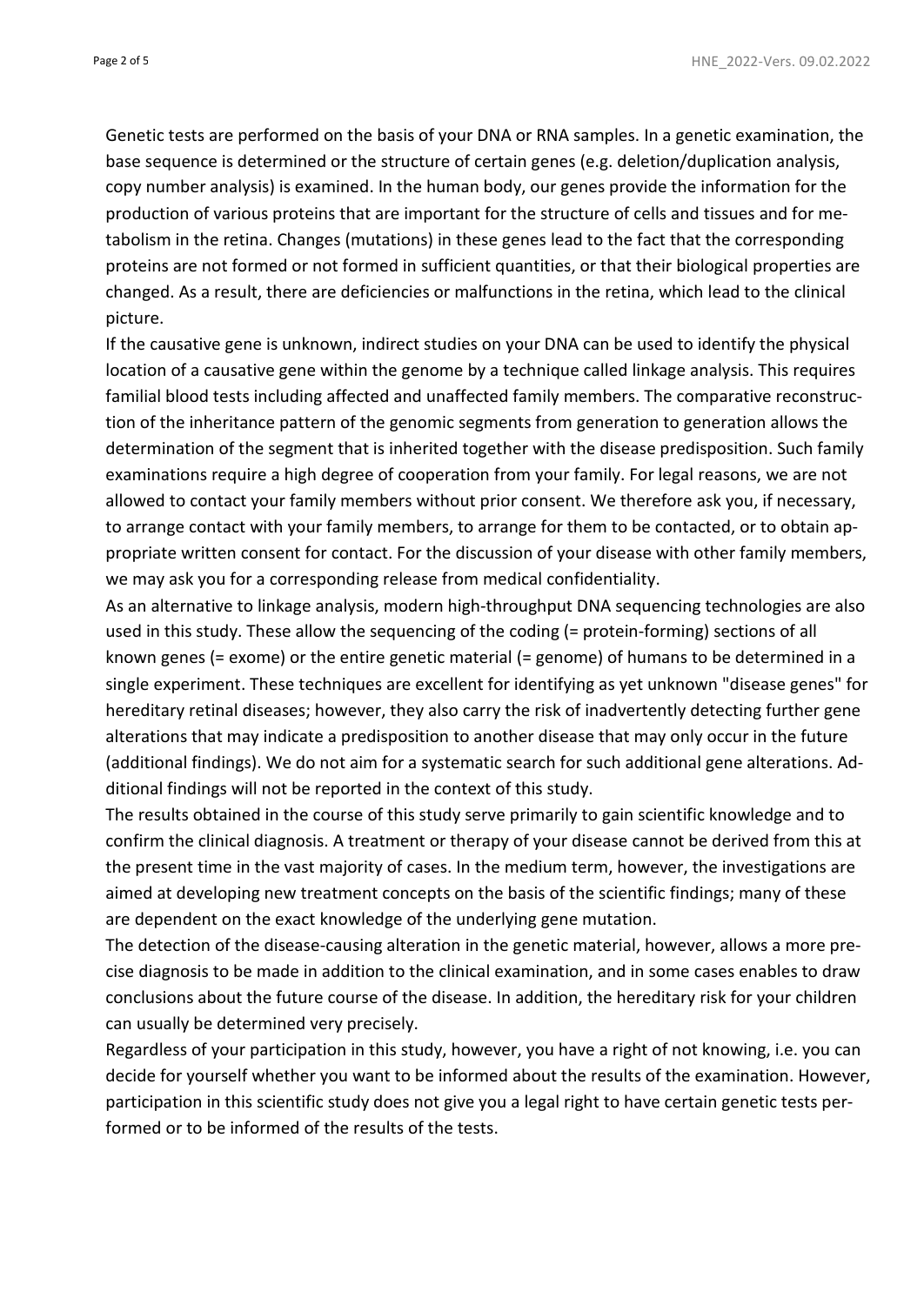### **Minors**

For the examination of underage patients, the consent of both parents is required. Investigations for the purpose of pre-symptomatic (before the onset of the disease) detection of a predisposition and for the determination of a predisposition carrier in minors are not performed and are not subject of this study.

### **Unlimited study duration**

Unfortunately, the detection of the disease-causing hereditary mutations has not been successful in all cases so far and requires in some cases very lengthy and complex research investigations. In addition, the biospecimens obtained serve us as valuable reference material for new sampling and testing methods. Therefore, the study is not limited to a specific time frame and the biomaterials and data will be kept and made available for medical research for an indefinite period of time.

#### **Voluntariness and revocation**

We hereby expressly state that participation in this study is voluntary. If you do not wish to participate or wish to withdraw your consent at a later date, you will not suffer any disadvantages as a result. By participating, you consent to the use of your blood/DNA and/or RNA samples for the aforementioned studies for an indefinite period of time, or until you may decide to withdraw your consent. You may withdraw your consent to participate in the study at any time without giving any reason, either orally or in writing. To withdraw your consent, please contact: Molecular Genetics Laboratory, Institute for Ophthalmic Research, University of Tübingen, Elfriede-Aulhorn-Str. 5-7, 72076 Tübingen. In this case, your blood/DNA/RNA sample will be destroyed, your personal data will be deleted and the results obtained to date will be anonymized. Data from analyses already performed cannot be removed.

### **Disclosure of samples to third parties**

In the case of supplementary genetic testing at external institutions (universities, research institutes and research companies for non-commercial purposes), the blood/DNA/RNA sample is passed on in encrypted (pseudonymized) form. The samples and data hereby cannot be assigned to your person without the cooperation of our institution.

### **Sample material and risks during blood collection**

Blood collection (for DNA 5 - 20 ml venous whole blood, EDTA tubes; for RNA 10 ml blood in PaxGene or comparable tubes) is performed by a physician or a trained specialist. In individual cases, local bruising (hematoma), thrombosis, inflammation (thrombophlebitis), bleeding, infection, accidental puncture of an artery or nerve, which may also be accompanied by prolonged discomfort, dizziness and syncope, may occur. However, these usually subside within a few days. A blood sample can also be taken by your family doctor / medical officer and the samples sent by mail. In this case, please enclose your signed consent form and make sure that your blood tubes are clearly labeled with your complete name and date of birth.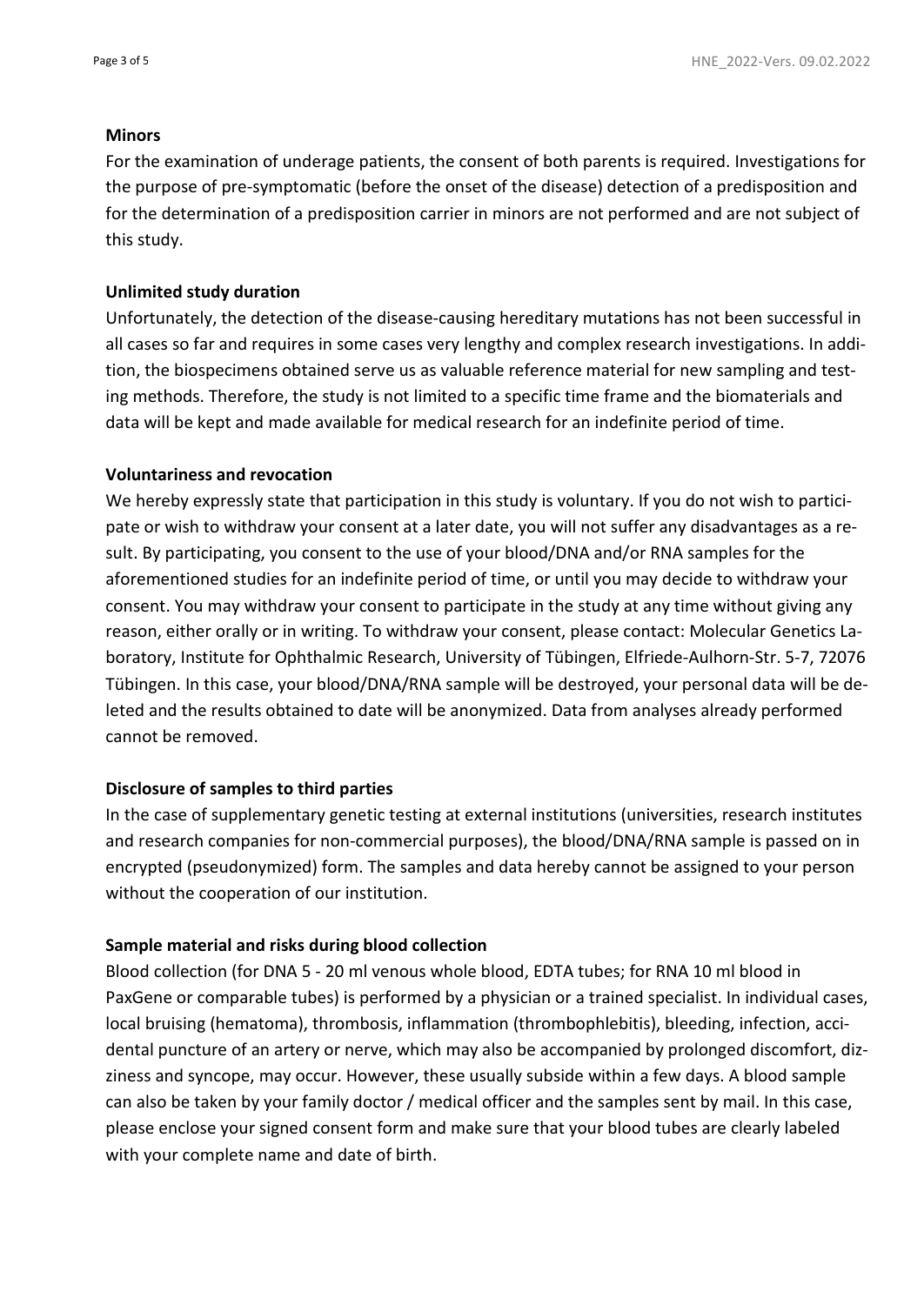# **EBERHARD KARLS UNIVERSI** TUBINGEN





# Universitätsklinikum **Tübingen**

University of Tübingen · Institute for Ophthalmic Research · Molecular Genetics Laboratory · Elfriede-Aulhorn-Str.5-7 · D-72076 Tübingen

# **Elucidation of the genetic causes of hereditary retinal diseases**

(HNE\_2022-Vers. 09.02.2022)

**Information on Data Protection**

#### **Centre for Ophthalmology**

Directors: Prof. Dr. med. K.U. Bartz-Schmidt Prof. Dr. rer. nat. M. Ueffing

**Institute for Ophthalmic Research Molecular Genetics Laboratory** Elfriede-Aulhorn-Str.5-7 · D-72076 Tübingen **Germany** 

**Head: Prof. Dr. rer. nat. B. Wissinger** Contact: Dr.rer.nat. Susanne Kohl<br>Phone +49 7071 29-80702 +49 7071 29-80702 Fax +49 7071 29-5725 E-mail: susanne.kohl@med.uni-tuebingen.de http://www.eye-tuebingen.de/wissingerlab/

Within the scope of the study "Elucidation of the genetic causes of hereditary retinal diseases", personal data (name, date of birth, address, previous findings, study-related findings including imaging procedures, results of study-related genetic examinations, etc.) will be collected and processed. If necessary, your medical data will also be included in the processing. Your data will be documented and archived in paper form and/or in a protected electronic database at the Centre for Ophthalmology of the University Hospital of Tübingen, to which only authorized staff members including doctoral candidates bound to professional and data secrecy have access. All employees involved are bound to secrecy.

Any collection, storage and transmission of data from your biomaterials in the context of research projects involves confidentiality risks (e.g. the possibility of identifying you), especially with regard to information about your genetic material. These risks cannot be completely excluded and increase, the more data can be linked together, especially if you yourself publish genetic data on the Internet (e.g. for genealogical research). The data directly identifying you (name, date of birth, address, etc.) remain at the institution where the samples and data were obtained. Information concerning your health (medical data) is stored separately from the biomaterials. Therefore, this data cannot be assigned to your person without the cooperation of our institution.

Publication of the totality of your genetic information (total exome or total genome) does not take place.

Your personally identifying data will not be disclosed to researchers or other unauthorized third parties, such as insurance companies or employers.

A prerequisite for the use of the biospecimens and data for a specific medical research project is, in principle, that the research project has been evaluated by an ethics committee. This study was also positively advised by the local ethics committee (ethics vote 116/2015BO2 of 09.02.2022).

The biospecimens and data collected in the study can also be used and processed for future research projects of the clinic or the institute.

**Universitätsklinikum Tübingen**

Anstalt des öffentlichen Rechts, Sitz Tübingen Steuer-Nr. 86156/09402 USt.-ID: DE 146 889 674 Geissweg 3 72076 Tübingen Tel. +49 7071 29-0 www.medizin.uni-tuebingen.de

#### **Aufsichtsrat**

Dr. Hans J. Reiter (Vorsitzender) **Vorstand** 

Prof. Dr. Michael Bamberg (Vorsitzender) Gabriele Sonntag (Stellv. Vorsitzende) Prof. Dr. Karl Ulrich Bartz-Schmidt Prof. Dr. Bernd Pichler Klaus Tischler

Page 4 of 5

#### **Banken**

Baden-Württembergische Bank Stuttgart: (BLZ 600 501 01) Konto-Nr. 7477 5037 93 IBAN: DE 41 6005 0101 7477 5037 93 BIC (SWIFT-Code): SOLADEST600 Kreissparkasse Tübingen:

(BLZ 641 500 20) Konto-Nr. 14 144 IBAN: DE 79 6415 0020 0000 0141 44 BIC (SWIFT-Code): SOLADES1TUB